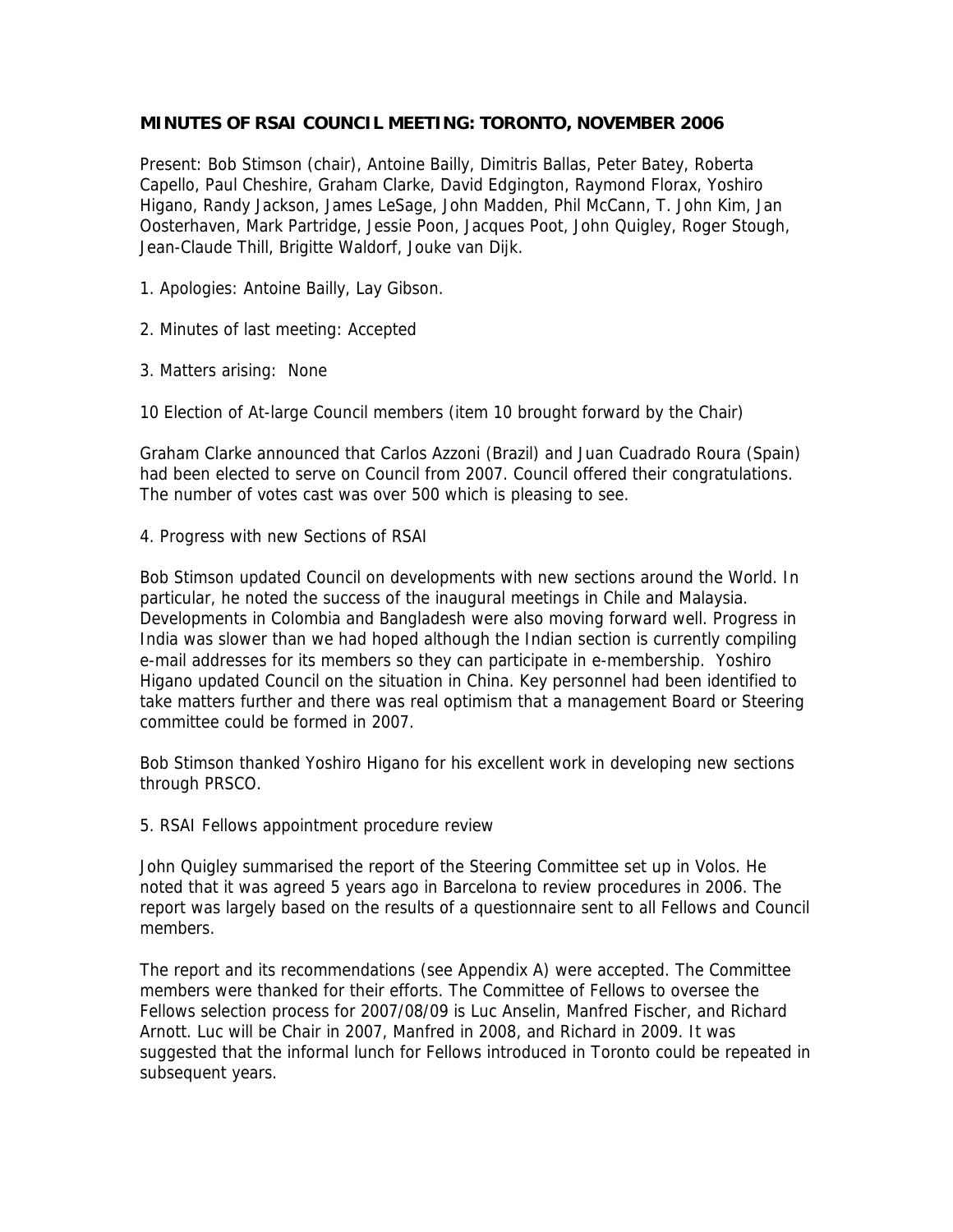Action: Graham Clarke to liaise with Luc Anselin to inform the membership of the nomination process for 2007, which will need to be completed by early April so that the first of the new Fellows awards can occur from the PRSCO meeting in Vancouver in May 2007.

11 Web developments and Newsletter (item 11 brought forward by the Chair)

Randy Jackson outlined various scenarios for the future management and funding of the website. He also questioned the need for the newsletter in its current form as it duplicated information found on the website.

After a lengthy discussion it was agreed that the newsletter should be discontinued and that the web would be promoted as a live and continuous newsletter via more frequent alerts to the membership. More discussion was needed on funding and level of service from Randy's group.

Action: Roger Stough proposed that himself, Graham Clarke and Randy Jackson bring a formal proposal on funding to the Vancouver meeting. In the meantime Randy and Graham would prepare monthly 'news alerts'.

6. New RSAI awards

Bob Stimson presented a revised paper outlining three new awards to be initiated in 2007. This paper was accepted (see Appendix B).

The Kohno prize will be managed by Bob Stimson, Roger Stough, Antoine Bailly and Paul Cheshire.

The Martin Beckmann award will be managed by the current editorial team of Papers in Regional Science plus three Fellows chosen by Jouke Van Dijk. It was agreed that the Martin Beckmann prize for best paper in PiRs will carry a cash award of £500.

The Peter Nijkamp award will be managed by Roger Stough, Phil McCann and John Quigley. The winner of the Peter Nijkamp award would be funded to present their paper at one of the 3 supra-regional meetings and also be encouraged to submit to PiRS.

7. Finance and budget proposals

Dimitris Ballas and Graham Clarke presented the audited accounts for 2005 and the budget proposals for 2006-2008. The 2005 accounts were accepted (See attached PDF file).

It was noted that the forecasts would need to be amended to take into account the new prizes and the potential web charges.

8. Papers in regional Science and the proposed new Regional Science Policy and Practice journal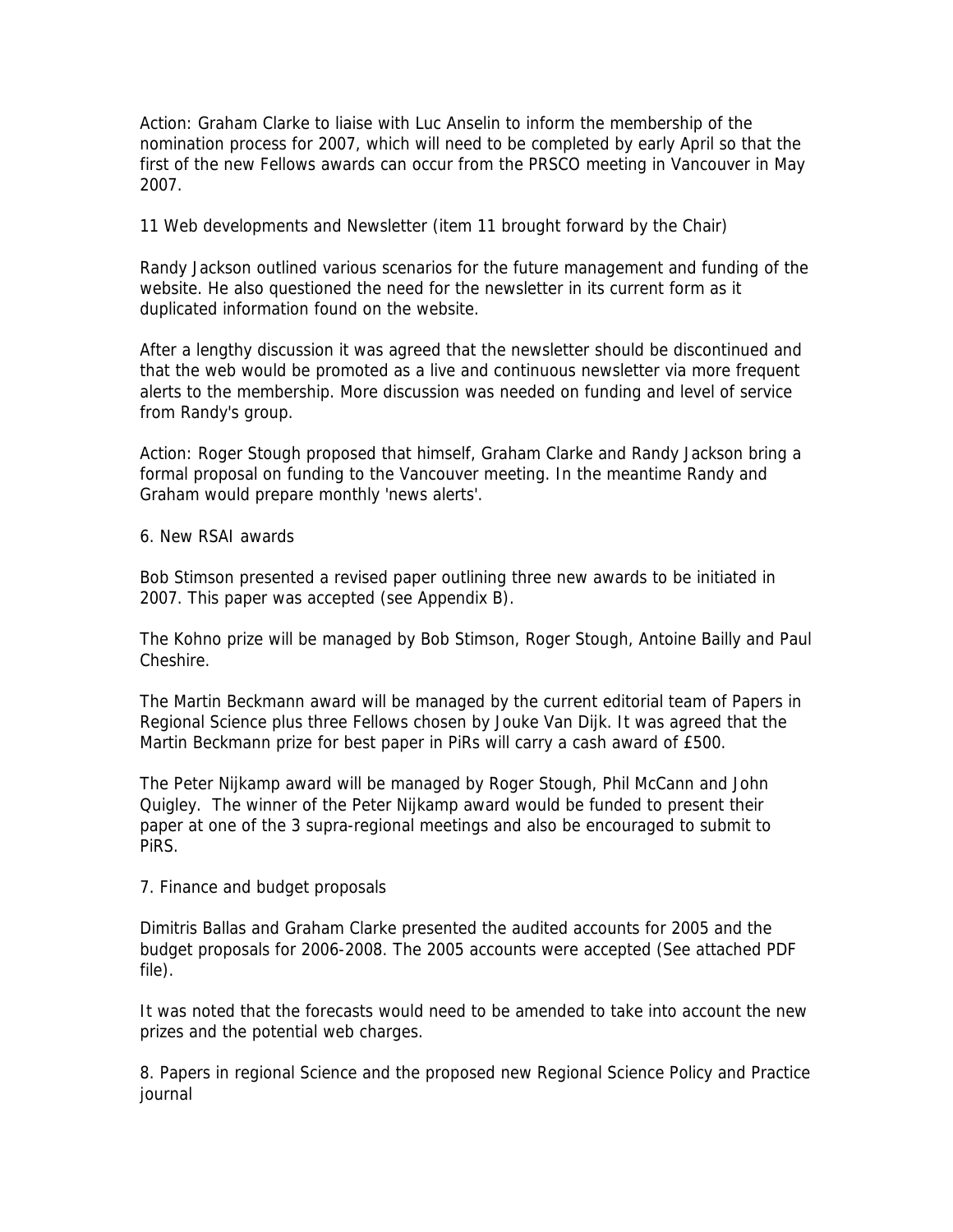## 8.1 PiRS

Editor-in Chief Raymond Florax reported that the transition to the new editorial team was underway and it was expected to be smooth and timely. Issues 1 and 2 for 2006 were out and proofs for issues 3 and 4 were at Blackwell and should be out before the end of the year. A special edition on 'Knowledge networks and Innovation' would make up the content of volume 1 for 2007.

Bob Stimson thanked Raymond Florax for his considerable efforts over many years in enhancing the journal.

The new Editor-in Chief Jouke Van Dijk then introduced the proposals for the new editorial team and Council were happy to ratify these. James Le Sage was welcomed to the editorial team and Charlie Karlsson was appointed as Book Review Editor.

For 2007 the new electronic submission and referee processing software should be in place allowing a more streamlined review process and allowing papers to be viewed online prior to formal publication.

Jouke appreciated the initiation of the Martin Beckmann prize which would help to promote the journal. Jan Oosterhaven asked the editorial team to consider revamping the current 'research notes' section.

## 8.2 RSPP journal proposal

There was a long and wide-ranging discussion on the proposal for a new Regional Science Policy and Practice journal. It had been agreed in Volos to ask for advice from a publishing consultant. That report by David Hill had been completed and circulated to the publication sub-committee. There was again widespread agreement that there is a need for such a journal but some debate over target audience and format etc. Some Council members feared that the content may be too close to that of PiRS. Paul Cheshire proposed that RSAI should put the call for an editorial team (with an outline of proposed format and policy for the journal) out to open competition. Interested parties could then suggest how they would apply the remit for the new journal. Peter Batey also encouraged the use of review papers and commissioned papers in the early days of the journal.

Action: Paul Cheshire and Bob Stimson to amend the proposal in light of the discussions and then the document to be circulated to RSAI members calling for expressions of interest from potential editorial teams.

#### 9. RSAI fund raising

Roger Stough outlined his thoughts on long term fund raising. In particular he suggested RSAI should look at mechanisms for increasing endowment funds and also look to organisations such as 'Templeton' to support RSAI in the developing world.

Action: Roger Stough, Geoff Hewings and Charlie Karlsson to form a fund raising subcommittee.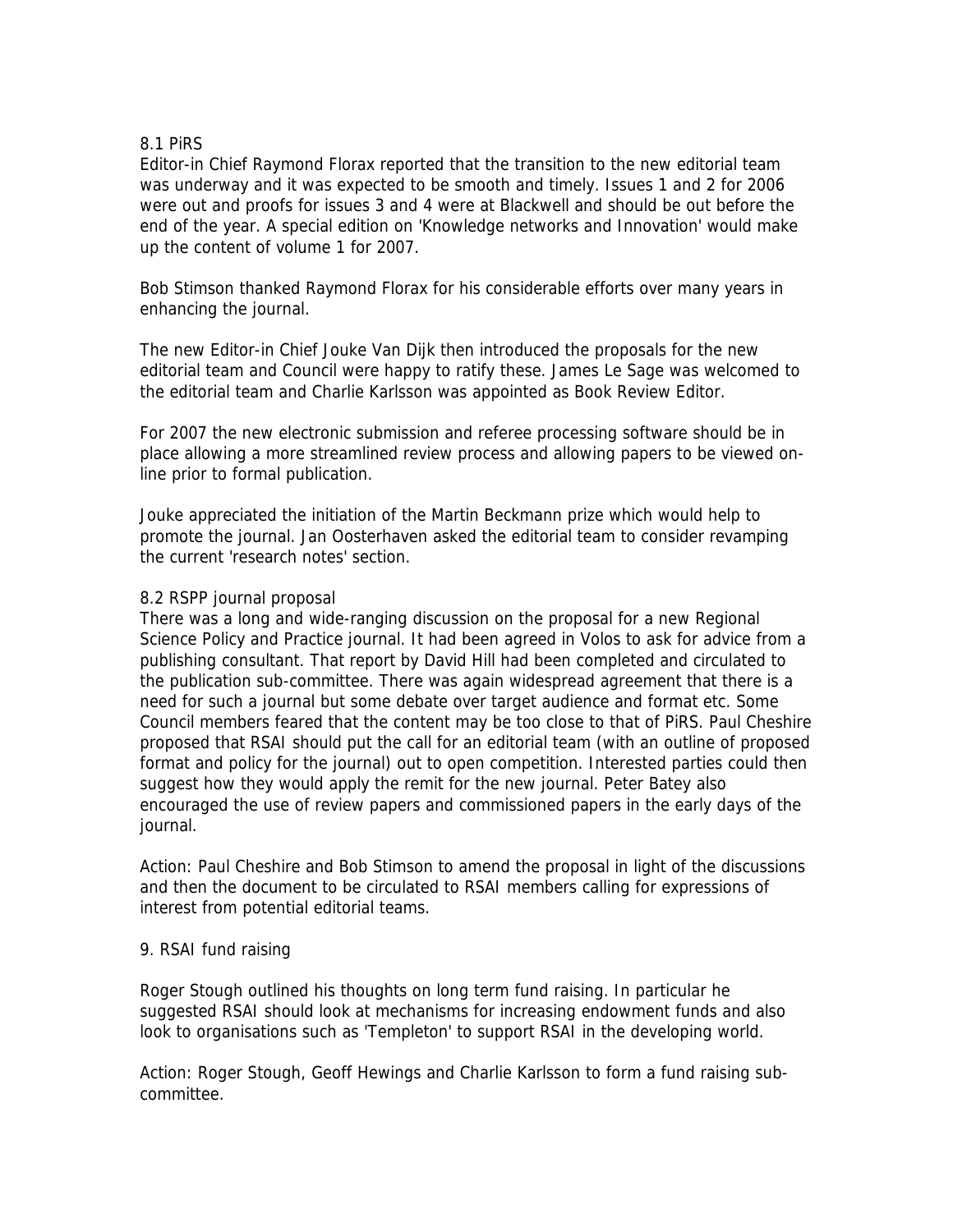## 12. RSAI development activities for 2007

Bob Stimson reported that amendments to this paper which had been approved at the Volos meting had been completed (see Appendix C)

## 13. Supra-regional reports

13.1 NARSC: Jean-Claude Thill reported the largest ever NARSC meeting in Toronto with over 550 delegates and 20 student entries for the student prize fund. He also reported the future NARSC meetings: 7th-11th November 2007, Savannah; 2008 New York; 2009 San Francisco and 2010 Denver. NARSC had also discussed the future reorganisation necessary to include sections from South America. A draft constitution had been discussed and the detail will now be worked out with help from PRSCO.

13.2 ERSA: Paul Cheshire reported on the success of the EU grant (250000 Euros) to set up three summer schools. The first in Groningen had been a great success. The 2007 school would take place in Bratislava on the theme of 'spatial feedback and interactions'. The Volos conference had also been a great success attracting over 650 delegates. The 2007 ERSA conference will take place in Paris followed in 2008 by Liverpool. As far as new sections are concerned great promise lies in the Ukraine and discussions were now on-going. Paul Cheshire also noted the agreement to appoint an administrator and a new office in Belgium.

13.3 PRSCO: Yoshiro Higano noted the success of the inaugural meeting of the Malaysian section in Kuala Lumpur in July 2006. It was hoped that Bangladesh will be the next new formal section and their inaugural meeting will be in Dacca 16th-17th March 2007. All RSAI members were encouraged to try and attend. This will be followed by a summer school in Bangladesh in 2008. If discussions with China go to plan then China might be asked to host the 2009 PRSCO meeting. The 2007 PRSCO meeting will be in Vancouver, 6th-9th May.

Bob Stimson thanked all 3 representatives of the Supra-regions for their excellent service to RSAI.

14. Long Range Planning Committee

In the absence of Antoine Bailly, Peter Batey reported.

14.1 The LRPC is heartened to hear of progress with new sections and promised to keep working with the Indian section to reinvigorate regional science in India.

14.2 The LRPC discussed the potential candidates for the next presidency (following Roger Stough). Ideally this person should come from ERSA.

Action: Council members to suggest names to Antoine Bailly.

15. RSAI World Congress, 2008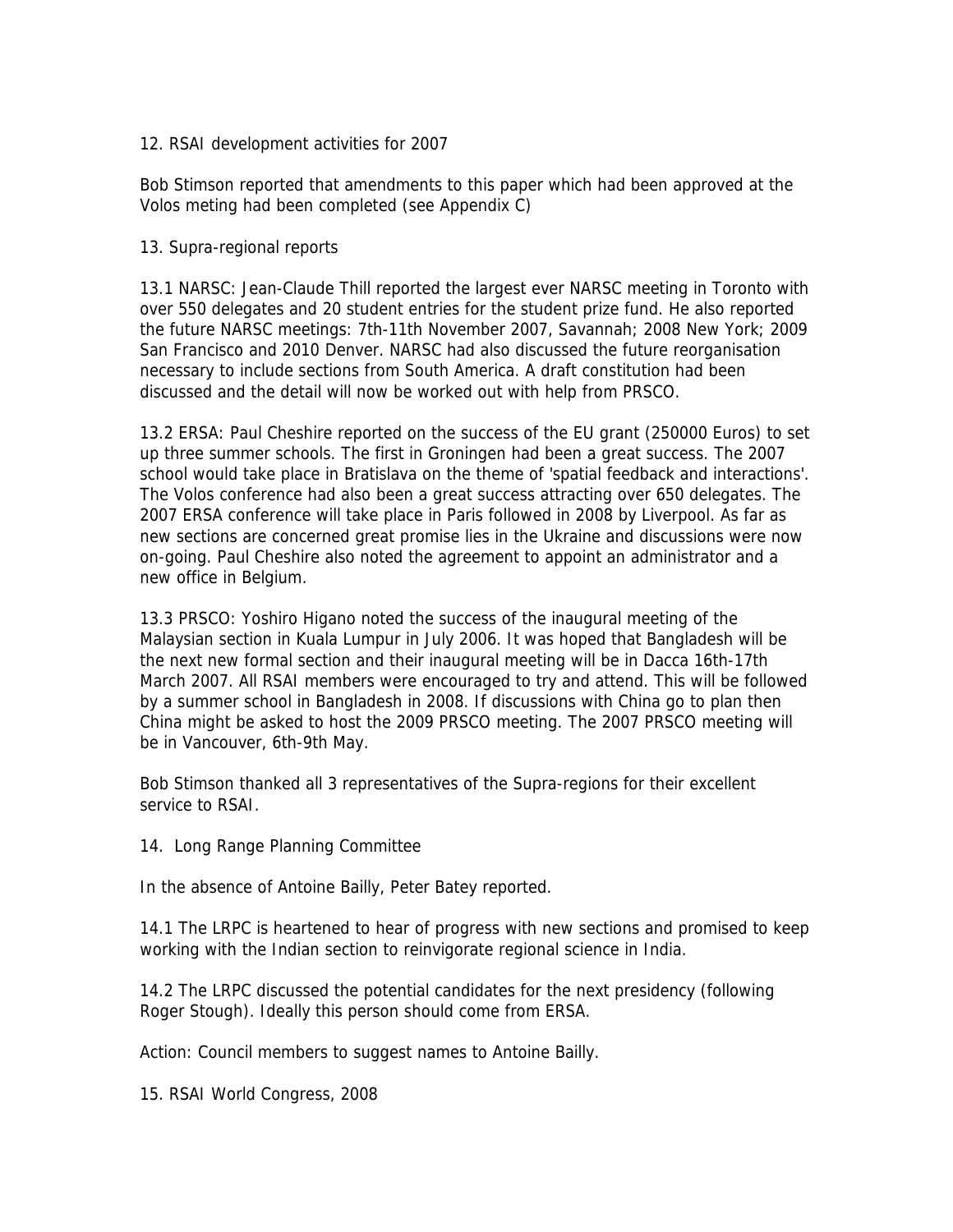Bob Stimson reported that flyers had been placed in the delegate pack for Toronto and would likewise be available at PRSCO (Vancouver) and ERSA (Paris).

16. Date for next Council meeting:

Wednesday May 9th 2007, 12.00-14.00 in Vancouver during the PRSCO meeting (lunch provided)

17. AOB

17.1 David Edgington gave a brief summary of arrangements for Vancouver - more details available on RSAI website.

17.2 Bob Stimson thanked the retiring members of Council: Roberto Camagni, Brigitte Waldorf and Raymond Florax.

17.3 Roger Stough announced that the World Bank was interested to discuss a network of regional science in Latin America. Roger was encouraged to take this forward.

Graham Clarke, Executive Director November 2006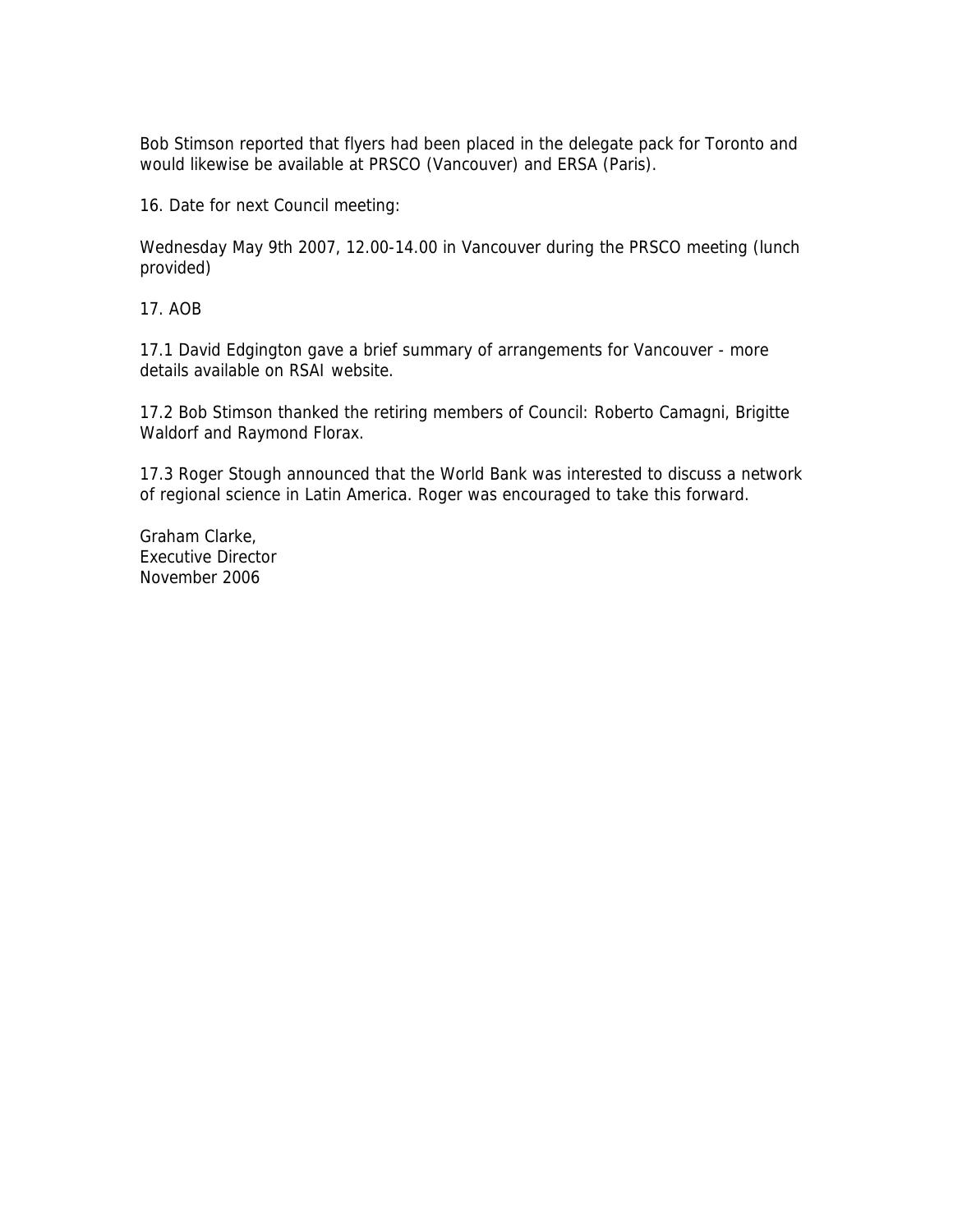#### APPENDIX A; PAPER ON RSAI FELLOWS APPOINTMENT PROCEDURE

When the resolution proposing the creation of Fellows of the RSAI was adopted in 2002, it was agreed that a review be conducted within five years. This document constitutes that review. The designation of RSAI Fellows was initiated to recognize the scientific and scholarly contributions of small set of members of the Association. This recognition was to be distinct from service to the Association or to the governance of the RSAI. During the 2002-2006 period, a total of 27 Fellows have been selected, including 7 based in Europe and 2 in Asia. The remaining 18 Fellows are currently based in the U.S. or Canada. (But, of course, many of these are neither U.S. nor Canadian nationals.) By discipline, 11 are recognizable as geographers, 11 as economists, and 5 as professionals in planning, engineering, etc. (But this distinction is quite artificial, since so many scholars with degrees in regional science, geography, economics, and planning conduct very closely related research.) The procedures for election have included formal nominations and recommendations, the circulation of credentials to all Fellows, and a vote organized by one of the recently elected members. The number elected in any year has varied between 4 and 10, depending upon the consensus among the Fellows. How well is the process working? We sent out a request for comments and suggestions to each member of the RSAI Council, to the Long Range Planning Committee, and to each of the elected Fellows. A copy of our request is enclosed. The responses received suggest that senior members of the Association are generally pleased by the outcomes of the selection process. However, one commenter remarked that relatively "few non-US Fellows were elected." But that person surmised, "I believe this is culture. Europeans...have less automatic self esteem...." Another commenter remarked, "I see too much of a North American bias." That person speculated that "existing members propose friends and colleagues...." In fact, however, currently Fellows are explicitly prohibited from nominating new Fellows. None of the other 55 people to whom our letter was addressed raised this issue. However, one European member did recount an awkward moment which arose because the European Organizing Committee had not been informed that two members would be recognized as Fellows in Volos. We conclude from this that there is little or no regional or disciplinary "bias" in the election of Fellows, but that attention should be paid to dispel any perception of regional bias. This means, for example, that these honors should be just as highly publicized in European (and Asian) RSAI meetings as they have been in North American meetings. We also conclude that the current selection rule barring Fellows from nominating other Fellows be retained, at least for now. (At some point, as the number of Fellows is increased, this prohibition will have to be lifted. But for now, we should go to considerable lengths to dispel any perception that Fellows are selected through cronyism.)

There was some commentary that the number of Fellows selected so far had been "too large." One person remarked that "these should be a maximum to the number of Fellows and that that maximum will soon be reached." In fact, there is a maximum, five percent of the membership, but that number is on the order of 100-150 Fellows. At the current rate, the maximum will not soon be reached. Another person suggested that the addition of ten new members in 2006 "smacks of grade inflation." This person continued, "I would favour keeping the Fellows scheme small and seriously distinguished...." (It is worth noting that this respondent is not currently a Fellow.) In contrast, one respondent suggested that the "right number" of Fellows to be elected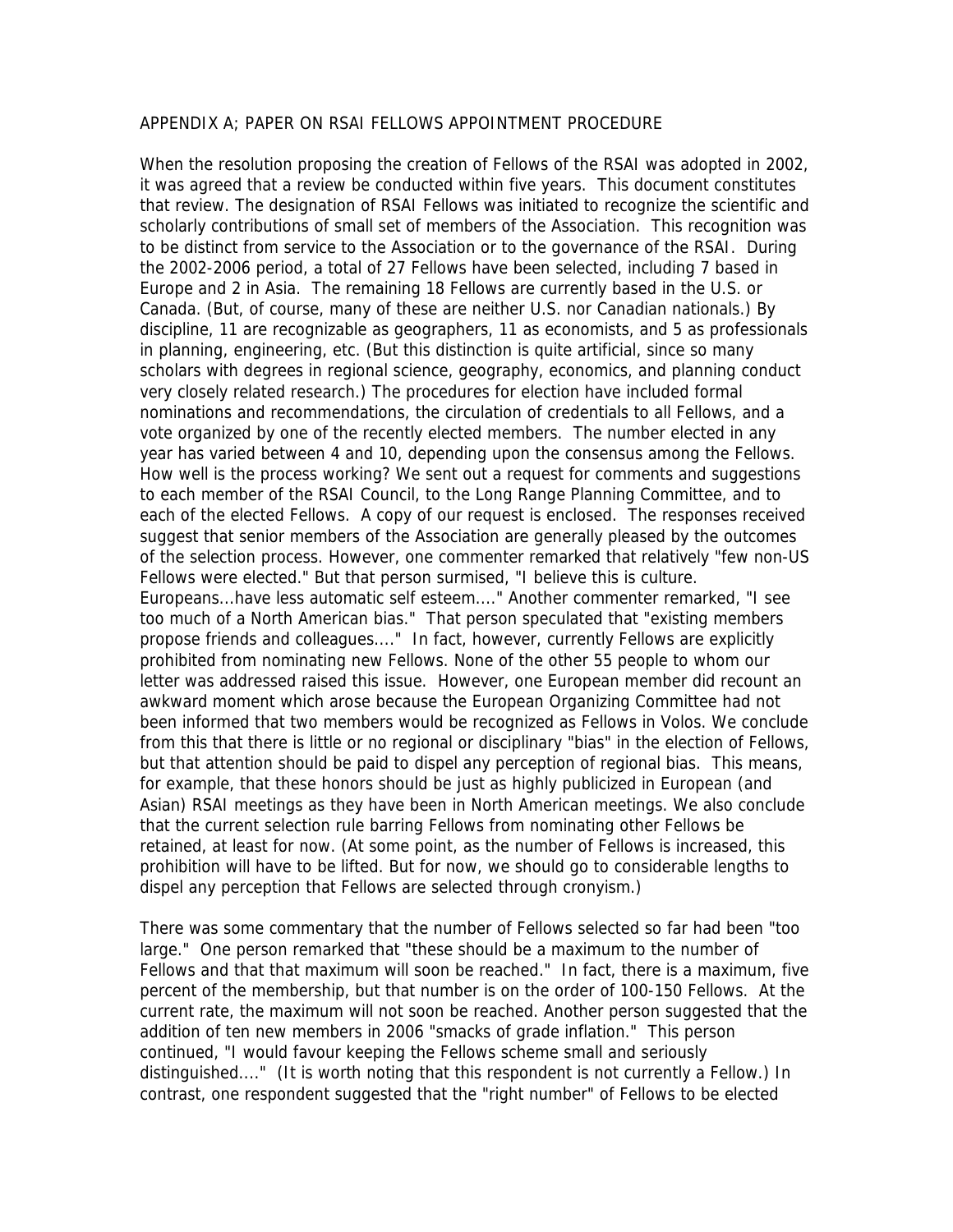each year was "about ten." Again, none of the other 54 people whom we consulted raised this issue. We note that the RSAI has been established for over fifty years, and the Fellows award has existed for only five years. So it may be natural that more Fellows are elected in the early years than in the steady state. We also note that the honorific Fellows in similar organizations (e.g., the Econometric Society) number close to five percent of the membership in the steady state. We do agree that it is prudent to proceed slowly and cautiously in adding to the list of Fellows. But we see no evidence that the current numbers elected -- averaging 5-6 a year, up to 10 in any year -- is excessive.

We also asked senior members of the Association to consider the potential role of the RSAI Fellows in the Association. One person suggested that Fellows be invited to comment on the proceedings of Council meetings and to assist in the governance of the RSAI. We think it would be unwise to adopt this suggestion, in large part because the Fellows are not selected for (and may have no comparative advantage in) administrative ability. For some of the Fellows, their tangible attachment to the RSAI is their willingness to travel long distances regularly to present scholarly papers at meetings such as these in Toronto. A large number of respondents did suggest that the Fellows as a group could perform two useful and important roles for the Association. First, they could be asked to organize a session at each of the supra regional meetings (and the world congresses) on some topic chosen by them. Second, they could be asked to perform "ambassadorial" roles in RSAI initiatives, particularly at external meetings where the Association seeks cooperative new programs or new national sections. Recent initiatives in China, Malaysia, and Chile come immediately to mind. These suggestions seem eminently reasonable. Indeed, they utilize precisely the comparative advantages of Fellows: providing some scientific leadership (but not organizational leadership) to the Association; and increasing the visibility of the Association in external settings ("showing the RSAI flag," in the words of one commentator). There remains the question of the internal organization of the Fellows. It should be stressed that the implementation of the Fellows initiative owes an enormous debt to one person, David Boyce. Boyce managed the transition to an election process in 2002 and oversaw the passage of the election responsibilities to a recently elected Fellow during each of the years 2003 through 2006. Without his generous attention, the program would have floundered. But there are now 27 Fellows rather than a dozen, and the group could easily exceed fifty in a few years. A more durable and redundant organizational structure is appropriate. One organizational structure would involve the Fellows' designating a troika with staggered three-year terms. The troika would choose a new member each year from those newly elected. The senior member of the troika (i.e., the member in her third year) would be responsible for organizing the annual election and for acting as contact person for the RSAI President and the Executive Secretary. This would include implementing initiatives (such as organizing sessions at meetings) at the request of the President. Of course, other organizations are possible.

#### We recommend:

1. That the election procedures for the selection on new Fellows be retained in current form, for now; 2. That the RSAI Council take steps to publicize the Fellows program appropriately and evenhandedly in all three supra regions, so as to increase awareness,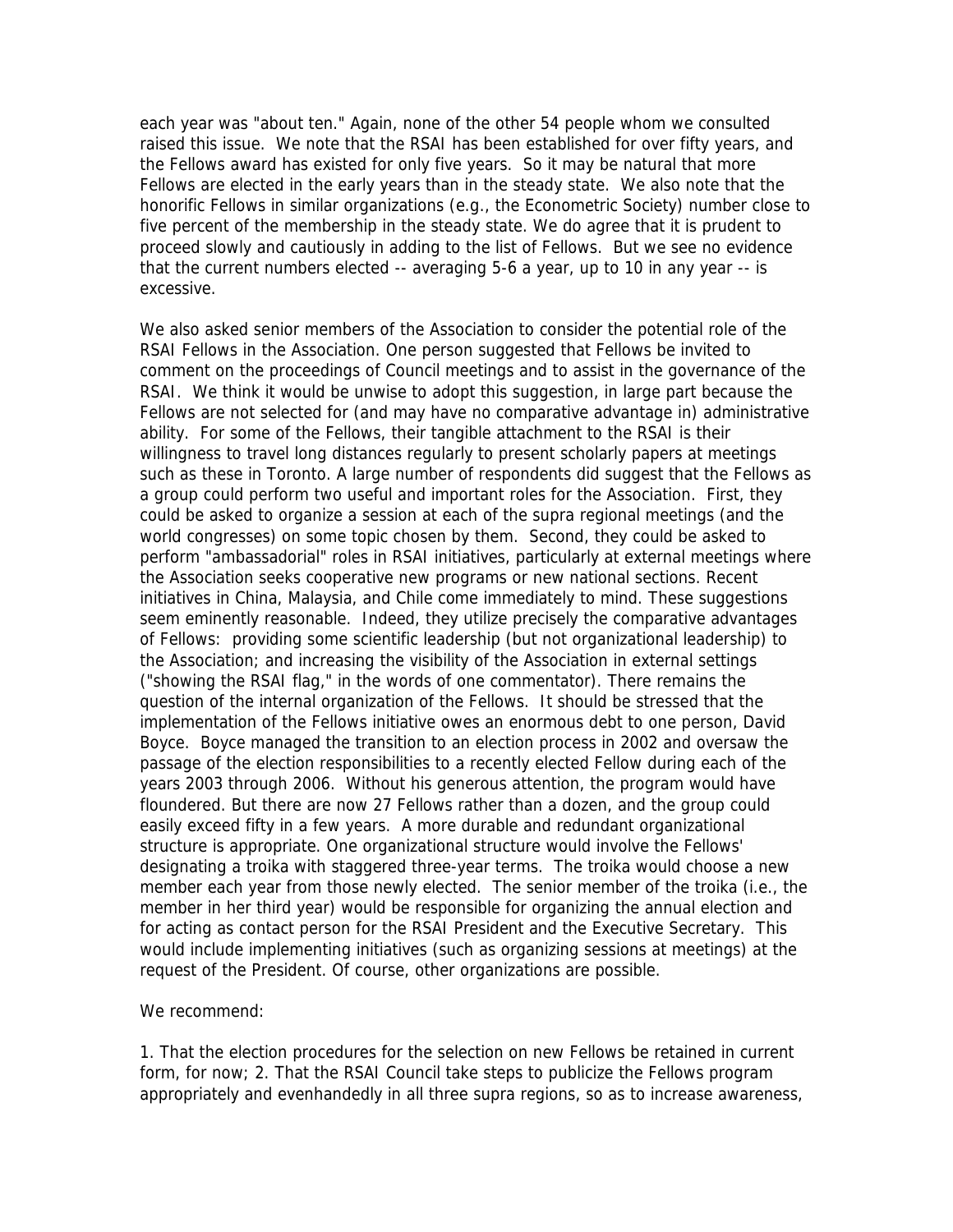to stimulate Fellow nominations among RSAI members, and to increase visibility in the wider international scholarly community;

3. That the President and the RSAI Council be encouraged to involve the Fellows in organizing one session at each of the major supra regional meetings and congresses; 4. That the President and the RSAI Council be encouraged to involve the Fellows in external meetings, cooperative programs, and related initiatives; 5. That the chair of this ad hoc committee be directed to facilitate agreement of the Fellows on a simple organizational structure. This structure should be sufficient to ensure continuity of the organization and designation of a Fellow as the contact person for the President and Executive Secretary of the RSAI; That the chair of this ad hoc committee be directed to report back on the organization so chosen by the Fellows at the next meeting of the RSAI Council; 6. That a review such as this one be conducted again after five years have elapsed.

## APPENDIX B: NEW RSAI AWARDS

## Background

Following the receipt of the Report of the Task Force on RSAI Member Services at the November 2006 meeting of the RSAI Council in Las Vegas, it was decided that a document be prepared proposing the establishment of a number of new RSAI Awards. The Immediate Past President and the President of RSAI were asked to collaborate to prepare a document setting out the goals and procedures for a number of new awards.

A document proposing a number of new RSAI Awards was prepared and submitted for discussion at the meeting of the RSAI Council in Volos in September, 2006.

The RSAI Council agreed to establish the following three new RSAI Awards.

I. The Hirotada Kohno Award for Outstanding Service to the RSAI

II. The Martin Beckmann RSAI Annual Award for the Best Paper in Papers in Regional Science

III. The Peter Nijkamp RSAI Research Encouragement Award for an Early Career Scholar from a Developing Country.

The Council also requested the President to bring to the next meeting of the RSAI Council in Toronto in November 2006 revised proposals for two further new RSAI Awards.

Details of the three new RSAI Awards approved by the RSAI Council and the procedures for nominating and selecting recipients of the three new RSAI Awards are set out in this document.

I. The Hirotada Kohno Award for Outstanding Service to the RSAI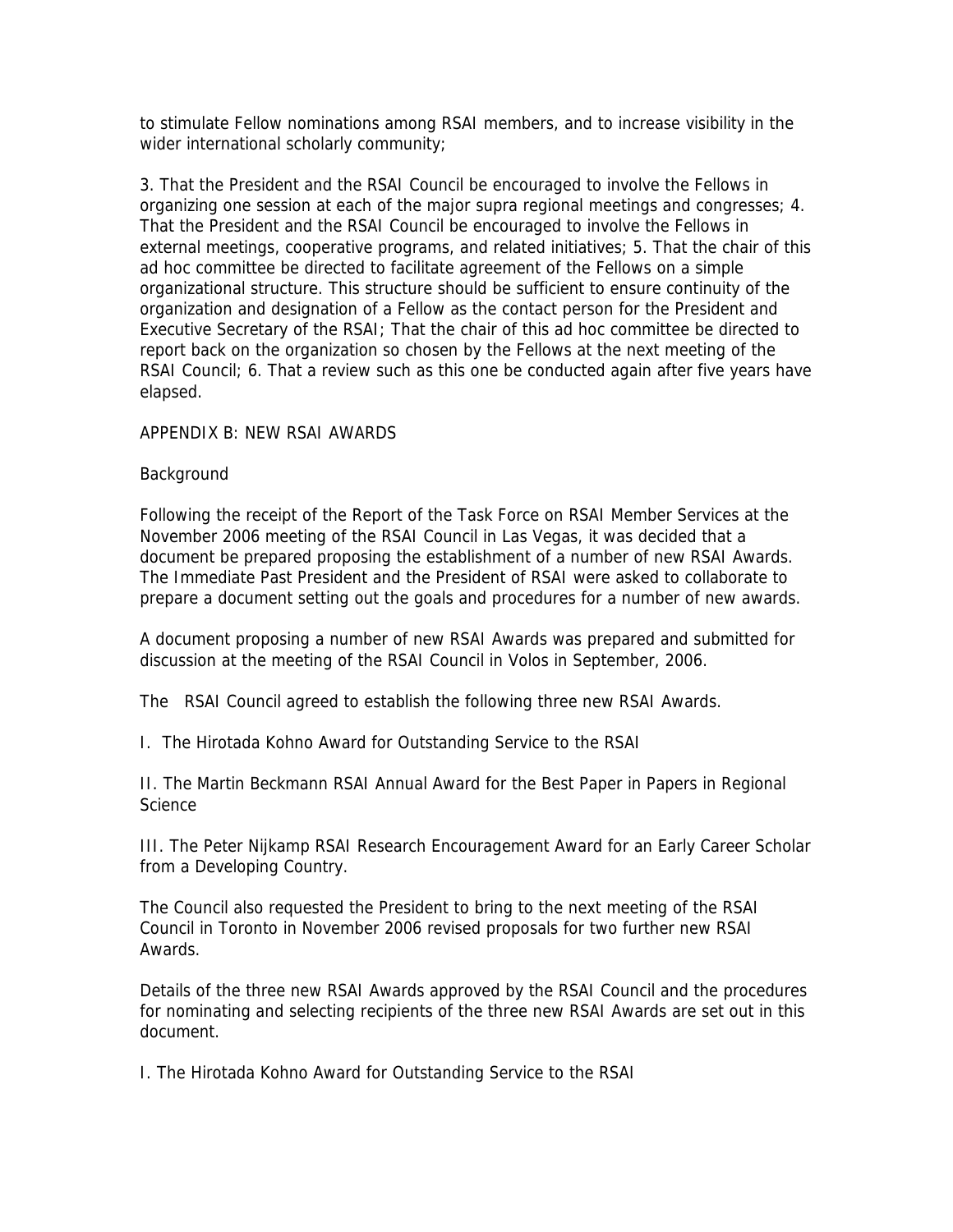# 1. Goal

The Award honors and thanks a member of the RSAI who has provided long and outstanding service to the development and organization of Regional Science and to the development and management of RSAI at the International and/or Supra-Regional, including an outstanding contribution to the development of Regional Science at the Local Section level.

# 2. The Award

2.1 The Award is established to recognize and honour the outstanding service contribution Professor Hirotada Kohno has made to the Regional Science community, and especially his role in the development of PRSCO and the Japan Section of RSAI.

2.2 The Award recognizes outstanding service to the RSAI has incorporated service extending beyond the local level and which incorporates service of an international nature.

2.3 No more than two (2) Awards may be given in any one calendar year.

2.4 Awards will be presented at one of the three RSAI super-regional meetings/conferences (NARSC, ERSA, PRSCO) or at the RSAI World Congress.

# 3. Nomination Process

3.1 In the last quarter of each calendar year, the RSAI Executive Director will contact the RSAI Council, the Councils/Boards of NARSC, ERSA and PRSCO, and the Councils/Boards of all affiliated RSAI Sections, calling for written nominations of potential candidates for the Hirotada Kohno Award for Outstanding Service to the RSAI.

3.2 A nomination of a candidate for consideration for the Award must be made in writing by the President and/or Secretary and/or Executive Officer of an official body within RSAI - that is, the RSAI itself; NARSC, ERSA, PRSCO; or a Section of RSAI.

3.2 A written nomination of a candidate for consideration for the Award must include a detailed statement of the nature of the service contribution a candidate has made to RSAI. It must explain how and why that service contribution of the nominee meets the goal of the Award. It should contain testimonials from at least three persons who have held high office and/or currently hold high office in the organization within RSAI that is making the nomination. It must be demonstrated that the long and outstanding service of the nominee extends beyond the local Section of RSAI in the case where a Section of RSAI is initiating the nomination.

3.3 Nominations for the Award are to close by the end of January the following calendar year.

4. Jury and Process for Recommending Awardees

4.1 In the last quarter of each year, a four person Jury will be named by the RSAI Council to consider nominations for the H. Kohno Award for Outstanding Service to the RSAI.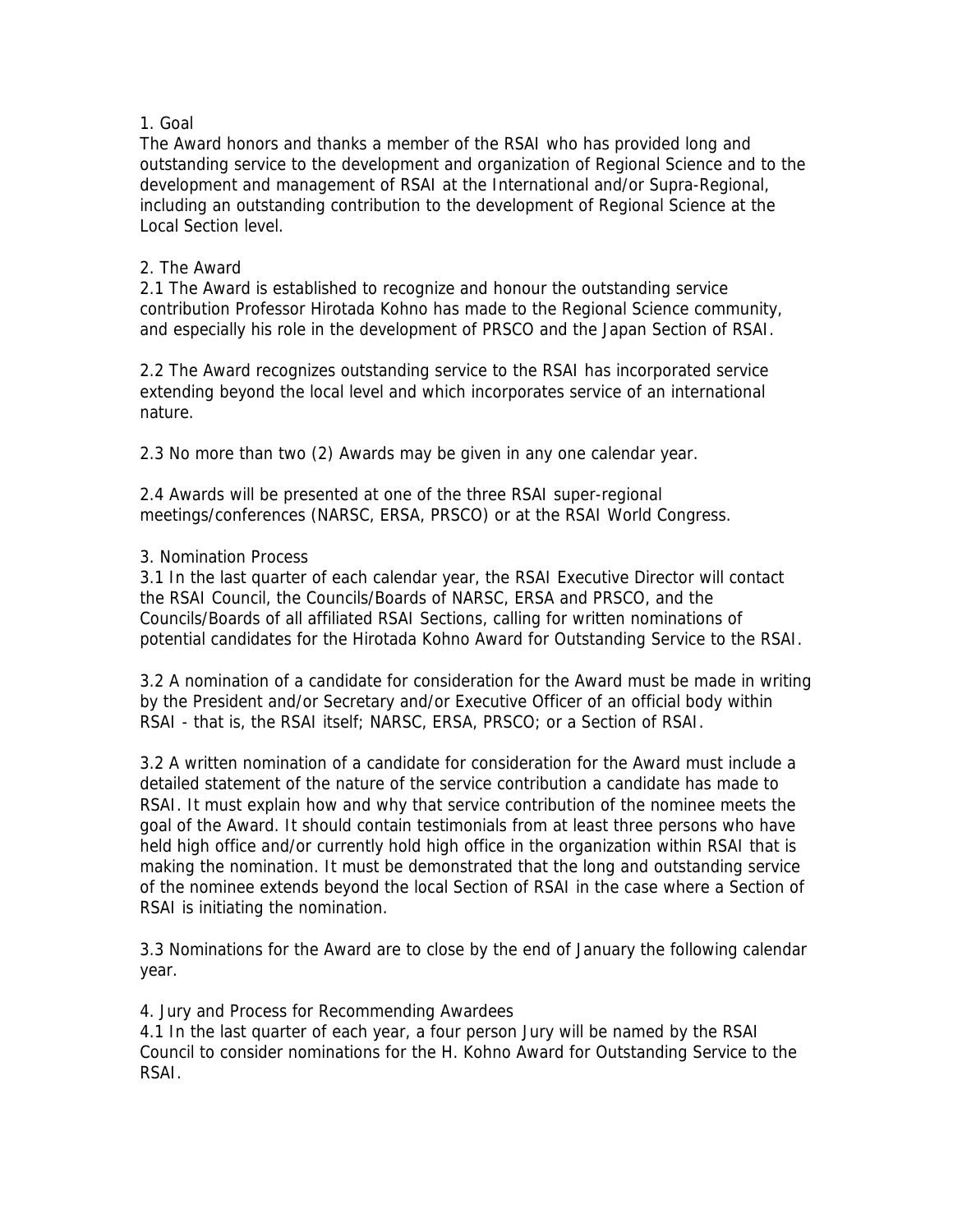4.2 The Jury shall comprise the current RSAI President, one current member of the RSAI Council, and two Past Presidents of the RSAI.

4.3 The Jury will convene (in person and/or by email/teleconference) after January in the following calendar year.

4.4 The Jury will evaluate the nominations received and passed onto it by the RSAI Executive Director. The Jury will submit its recommendation(s) to the RSAI Executive Director by the end of March in that year.

4.5 The recommendation will then be communicated by the RSAI Executive Director to the members of the RSAI Council, with Members of the Council having two weeks in which to inform the Executive Director of any dissent they may have regarding the recommendation.

4.6 If more that one-third of Council members expresses their dissent regarding a recommendation for the Award, then the recommendation will lapse.

4.7 The President and/or the Executive Director of RSAI shall inform the person(s) recommended for the Award before the end of June in that calendar year. The awardee(s) will be invited to attend one of the Supra-Regional (NARSC, ERSA, PRSCO) meetings or the RSAI World Congress to receive the Award.

II. The Martin Beckmann RSAI Annual Award for the best Paper in Papers in Regional Science

#### 1. Goal

The Award recognizes annually a regional science scholar or scholars who have demonstrated innovation and excellence in Regional Science research through the publication of a paper of outstanding merit in Papers in Regional Science.

#### 2. The Award

2.1 The award is established to recognize and honour the outstanding career and contribution of Professor Martin Beckmann, an internationally recognized regional scientist and economist of outstanding merit, and who is a foundation fellow of the RSAI.

2.2 The Award is made annually for the best paper published in the Issues comprising an annual Volume of Papers in Regional Science.

2.3 Normally no more that one paper may be selected from an annual Volume of Papers in Regional Science, but in exceptional circumstances two (2) papers may be selected for the Award.

2.3 A paper selected for the Award must demonstrate innovation and excellent in research in regional science.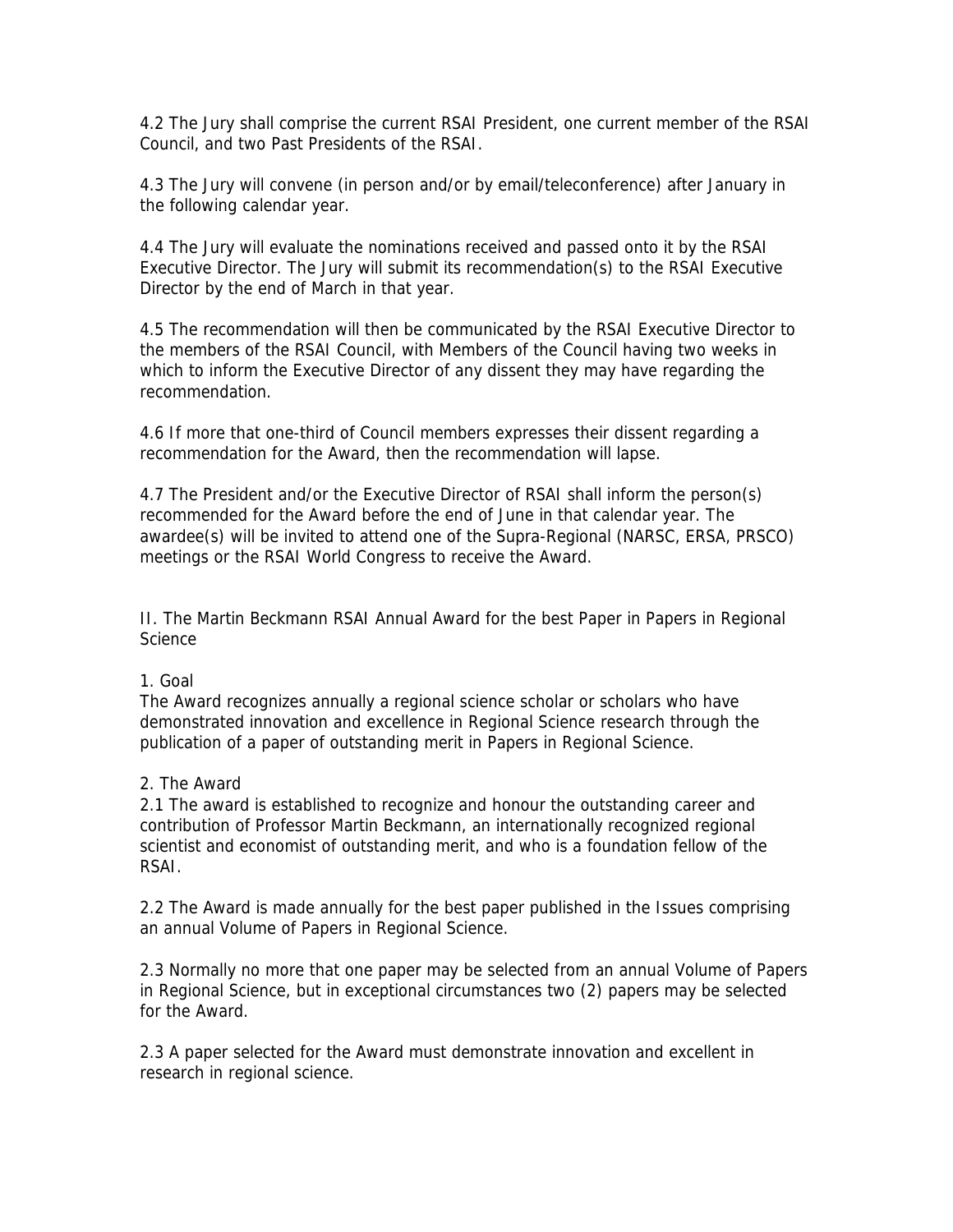2.4 The Award carries a cash prize of the equivalent of 500 pounds stirling.

# 3. Jury and Process for Recommending the Award

3.1 In the first quarter of each year, the three (3) Editors of Papers in Regional Science will convene in person and/or by email and /or by teleconference to review the papers published in the Volume of Papers in Regional Science in the previous year and choose a short list of up to five (5) papers which they deem as suitable for consideration for the Martin Beckmann Annual Award for the Best Paper in Papers in Regional Science.

3.2 The Editor-in Chief of Papers in Regional Science will then send the papers for appraisal to a Jury comprising the Editor-in Chief and three (3) Fellows of RSAI chosen by the Editor-in-Chief of Papers in Regional Science in consultation with the RSAI President.

3.3 The Jury will appraise and rank the papers during February that year, and in March a meeting of the Jury will be convened by the Editor-in Chief of papers in Regional Science (meeting in person and/or by email/teleconference) in March to select the paper or papers to receive the Award.

3.4 The Editor-in-Chief of Papers in Regional Science will inform the Executive Director of RSAI of the decision of the Jury, and the Executive Director of RSAI will inform the recipient(s) of the Award.

3.5 The Awardee(s) will be invited to attend one of the Supra-Regional (NARSC, ERSA, PRSCO) meetings or the RSAI World Congress to receive the Award.

III The Peter Nijkamp RSAI Research Encouragement Award for an Early Career Scholar from a Developing Country

## 1 Goal

The Award recognizes the outstanding potential of an early career researcher from a nation in the developing world and in which there is a formal Section of RSAI, and seeks to encourage the development of the early career scholar as a high quality researcher in the field of Regional Science and as a participant in the international Regional Science community.

## 2 The Award and Eligibility

2.1 The Award is established to recognize and honour the outstanding contribution Professor Peter Nijkamp, a Fellow of RSAI and an outstanding regional science researcher, has made to the encouragement and involvement of young scholars in regional Science research and activities.

2.1 The Award recognizes the potential of outstanding scholarship in Regional Science in an early career researcher working in a developing nation where there is a Section of RSAI.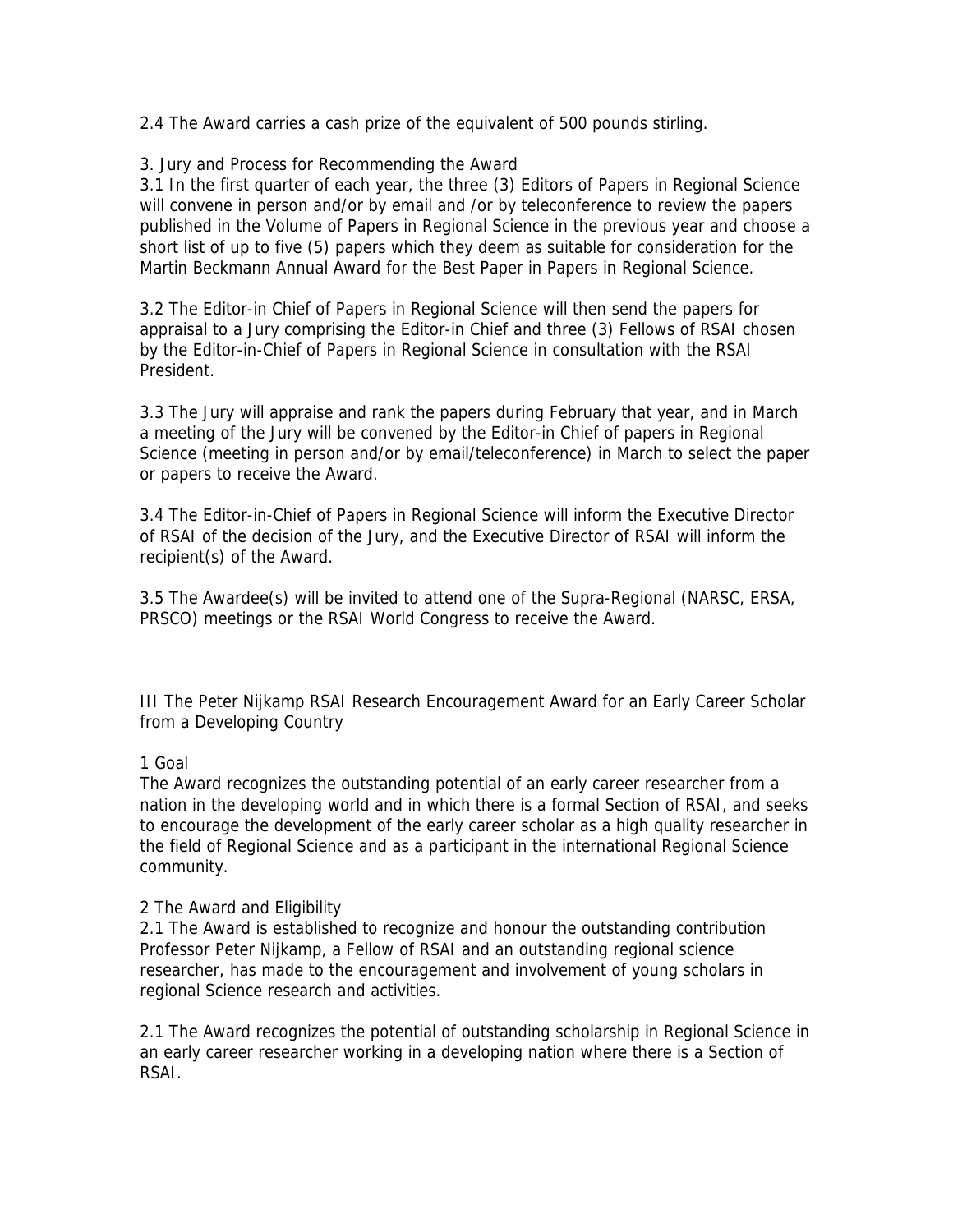2.3 Each year the RSAI Council will nominate a list of countries which it designates as a developing nation, and in which there is a Section of RSAI, for the purpose of eligibility for the purpose of the Award.

2.3 Eligibility to apply for the Award is restricted to early career researchers, defined as person in full time employment in either a teaching or a research position in a university or research institution in a developing nation in which there is a member section of RSAI, and who has held their doctoral qualification for no mote than seven (7) years as at the 31 December in the year in which they apply for the Award.

2.4 An applicant for the Award must have been living in that or another developing nation continuously for at least the three year period from the 31 December of the year in which the application for the Award is made.

2.5 An applicant for the Award must be a member of RSAI.

2.6 The Award is made for what is judged in part on an evaluation of the quality of a written formal research paper on a topic in Regional Science, formatted in accordance with the requirements for submitting a paper Papers in Regional Science, and in part on an evaluation of the research track record and performance of the applicant as demonstrated in a full Curriculum Vitae.

2.7 RSAI will pay the costs of the winner of the Award to attend a meeting of one of the Supra-Regional organizations in RSAI (NARSC,ERSA, PRSCO) or the RSAI World Congress, participate in the conference, present paper at that meeting, and have the paper submitted for review and potential publication in Papers in Regional Science. The costs to be met by RSAI are an advance purchase air fare, conference registration, and accommodation at the conference.

2.8 A winner of the Award will be presented with a certificate at the RSAI meeting at which the winner attends and presents the winning paper.

2.9 Up to two (2) Awards may be made in any one year.

3. Nomination Process

3.1 By April each year the Executive Director will contact members of RSAI and post on the RSAI website a notice calling for applications for the Peter Nijkamp RSAI Research Encouragement Award for an Early Career Scholar from a Developing Country Award.

3.1 An eligible early career researcher from an eligible developing nation may submit a paper and their CV to the RSAI Executive Secretary for consideration for the Award at any time up to the end of November of that year.

3.2 An applicant for the Award must provide the RSAI Executive Director with an electronic copy of a paper, formatted in accordance with the requirements for submitting a manuscript to Papers in Regional Science, that is intended to be presented or which has been accepted for presentation to a forthcoming NARSC, ERSA or PRSCO conference or the RSAI World Congress.